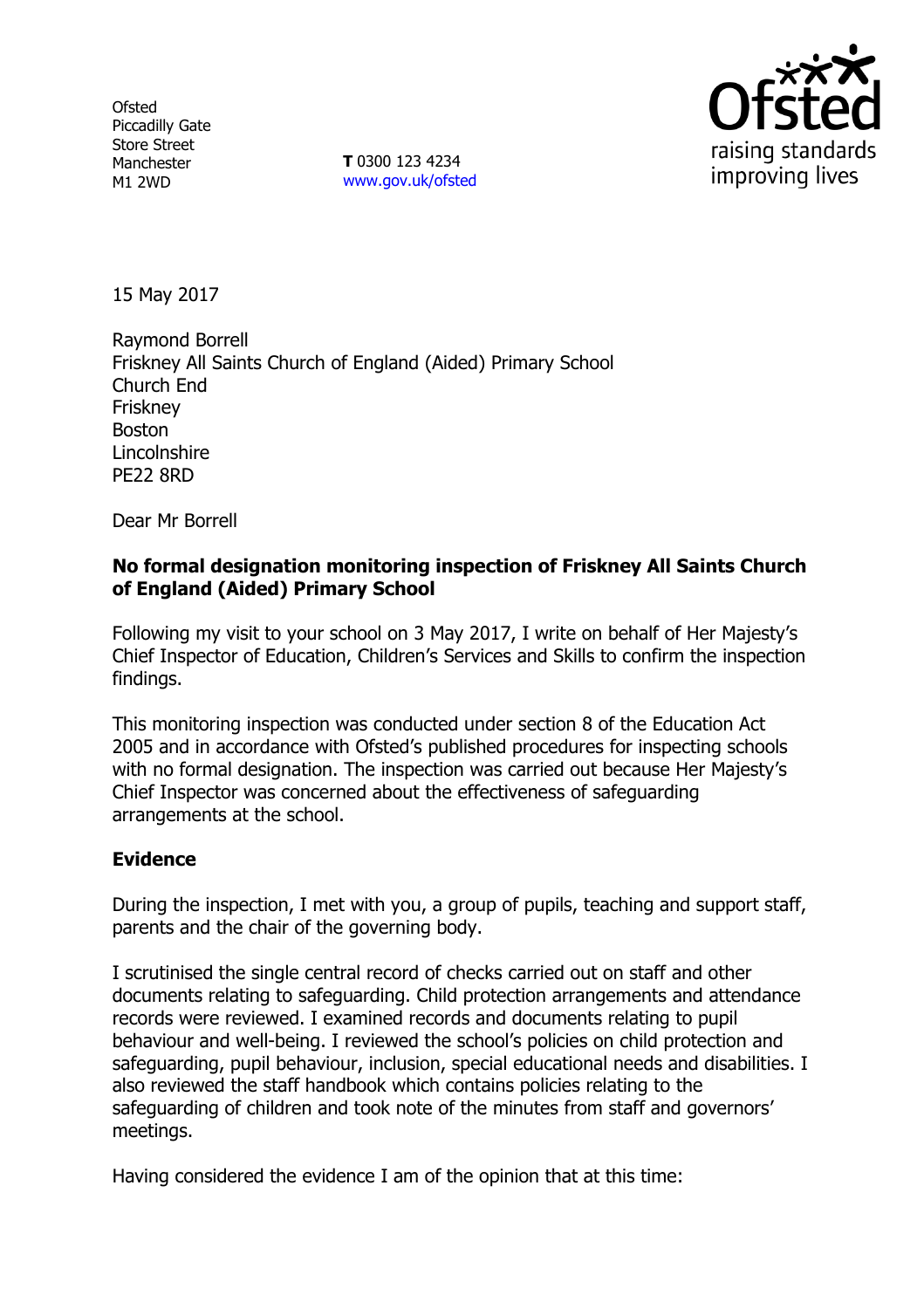

Safeguarding is effective.

# **Context**

The school is smaller than the average primary school with 155 pupils on roll. The proportions of pupils from minority ethnic groups and those who speak English as an additional language are below the national averages. The proportion of pupils entitled to the pupil premium has risen over recent years and is now above the national average. The percentage of pupils who have special educational needs and/or disabilities is broadly in line with the national average. The levels of pupil mobility, the proportion who leave or join the school part-way through their education, are above those seen nationally and there has been a considerably higher proportion of boys than girls at the school for a number of years.

At the time of the inspection, you had announced your intention to retire at the end of the summer term and the governing body was seeking a successor for the headteacher position.

## **Main Findings**

You and your team have been successful in creating a climate of safety and security at the school. The school's strong Christian values are well supported by the actions of the staff and pupils who are vigilant, thoughtful and caring towards each other. Regular staff meetings, directed solely at safeguarding matters, ensure that there is no doubt that each pupil's well-being is every adult's responsibility. The school's leaders and staff display no sense of complacency when it comes to protecting pupils from harm.

Leaders target training that is effective in ensuring that teachers and support staff understand and implement the school's safeguarding and child protection policies and procedures. Members of staff, including those who work in the before- and after-school clubs, know the signs displayed by a pupil who may be at risk of harm, and what to do if this situation arises. They understand the risks posed to pupils by extreme views and when using the internet, as well as the signs of abuse. Parents believe their children are very safe at school, telling me of the good communication between school and home, and how this enables any issues to be addressed quickly and proportionately.

Leaders constantly review safeguarding procedures and practices and are quick to learn from their experiences. This is reflected in the improvements seen in the quality of child protection record-keeping over recent years.

Leaders understand the importance of carefully and accurately documenting events to ensure that records are detailed and convincing. Although these records are kept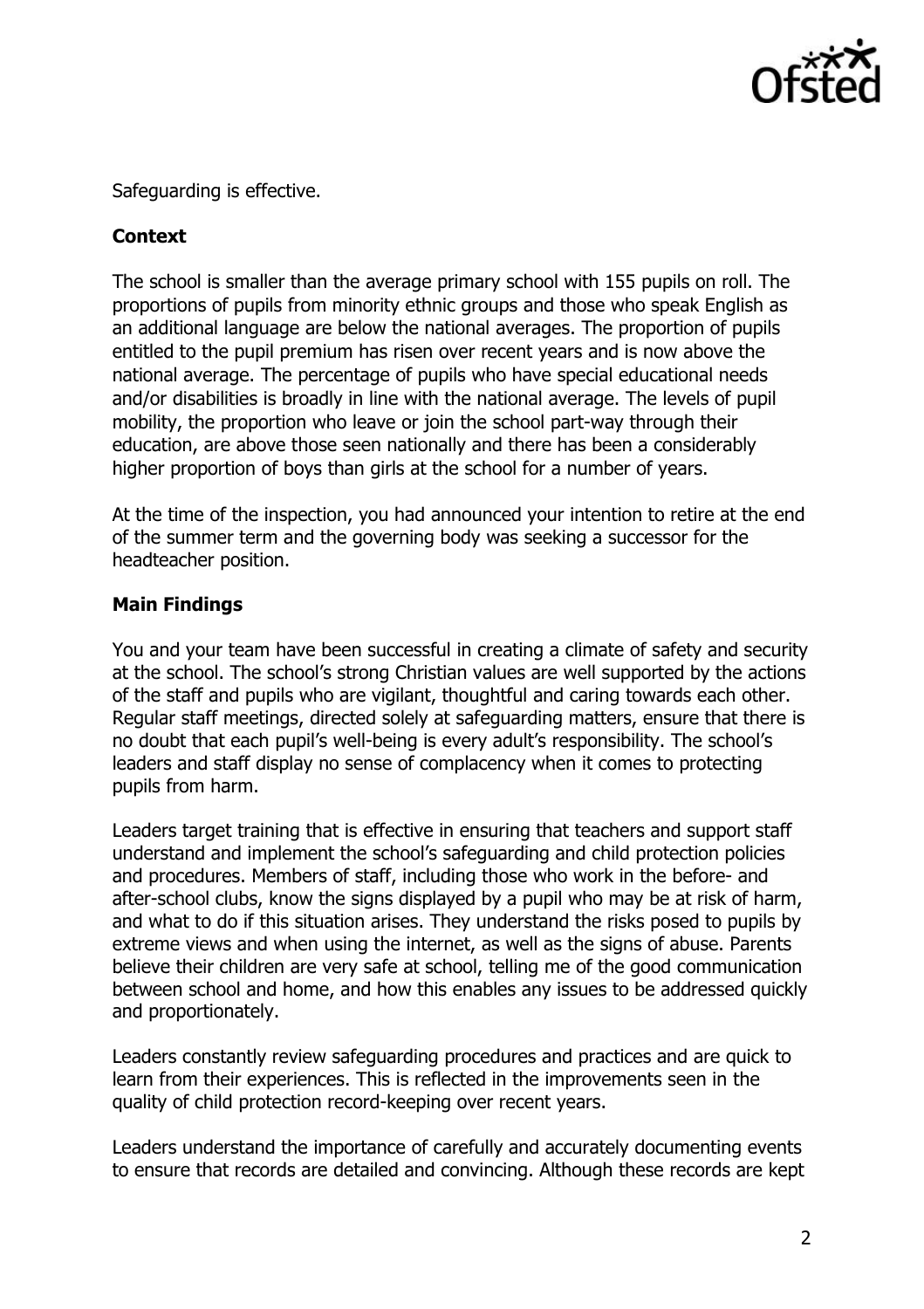

securely, the collation and retention of safeguarding and child protection documents are not as well organised as they could be. This places an over-reliance on the existing knowledge of individuals rather than ensuring effective, evidence-based analysis of documents to identify any trends or patterns relating to pupils' welfare.

Leaders ensure that statutory administrative duties, and other tasks that constitute good safeguarding practice, are in place. The single central record of staff, governors and volunteers is accurate and well supported by the school's safer recruitment practices. Risk assessments are in place for school trips and teachers know the expectations placed upon them, such as pre-visits to venues, to ensure that any potential risks to pupils are minimised. Local authority approval is gained before residential visits commence.

The governing body is effective in holding the school's leaders to account for the safety and protection of pupils. The chair of governors uses his professional and personal experience to good effect when challenging and assessing the impact of the school's safeguarding procedures. Minutes of the full governing body and its committees illustrate the amount and detail of the information expected from the headteacher and other leaders. The minutes also show that governors invite school leaders to meetings to lead reviews of school policies and to allow governors to test the information provided by the headteacher.

The school's curriculum is very effective in equipping pupils to keep themselves safe in a variety of situations. By the time they reach Year 6, pupils are well versed in road, water, drugs and internet safety. They trust the adults in school to deal with any concerns promptly and effectively. Pupils have a strong grounding in cultural and religious knowledge and understanding, and this equips them well for life beyond the school gates. They are compassionate and caring individuals who relish the roles of responsibility that involve caring for younger pupils and promoting their safety. Leaders ensure that pupils who are looked after by the local authority or who have special educational needs and/or disabilities are well supported and cared for through specific education plans and judicial use of the pupil premium.

The school's procedures for checking on pupils who are missing from school are well established and appropriate. Leaders challenge parents about their children's absences and excellent attendance is promoted through awards and mentions in the school's weekly newsletters. Rates of persistent absence are decreasing and support plans are in place where this is still a problem for a small amount of pupils and their families. Nevertheless, rates of attendance are below the national averages and have been so for an extended period.

## **External support**

The leaders and governors are working increasingly closely with local authority services to ensure the safety and well-being of pupils. Leaders have used the experience and guidance of local authority expertise, responding positively to